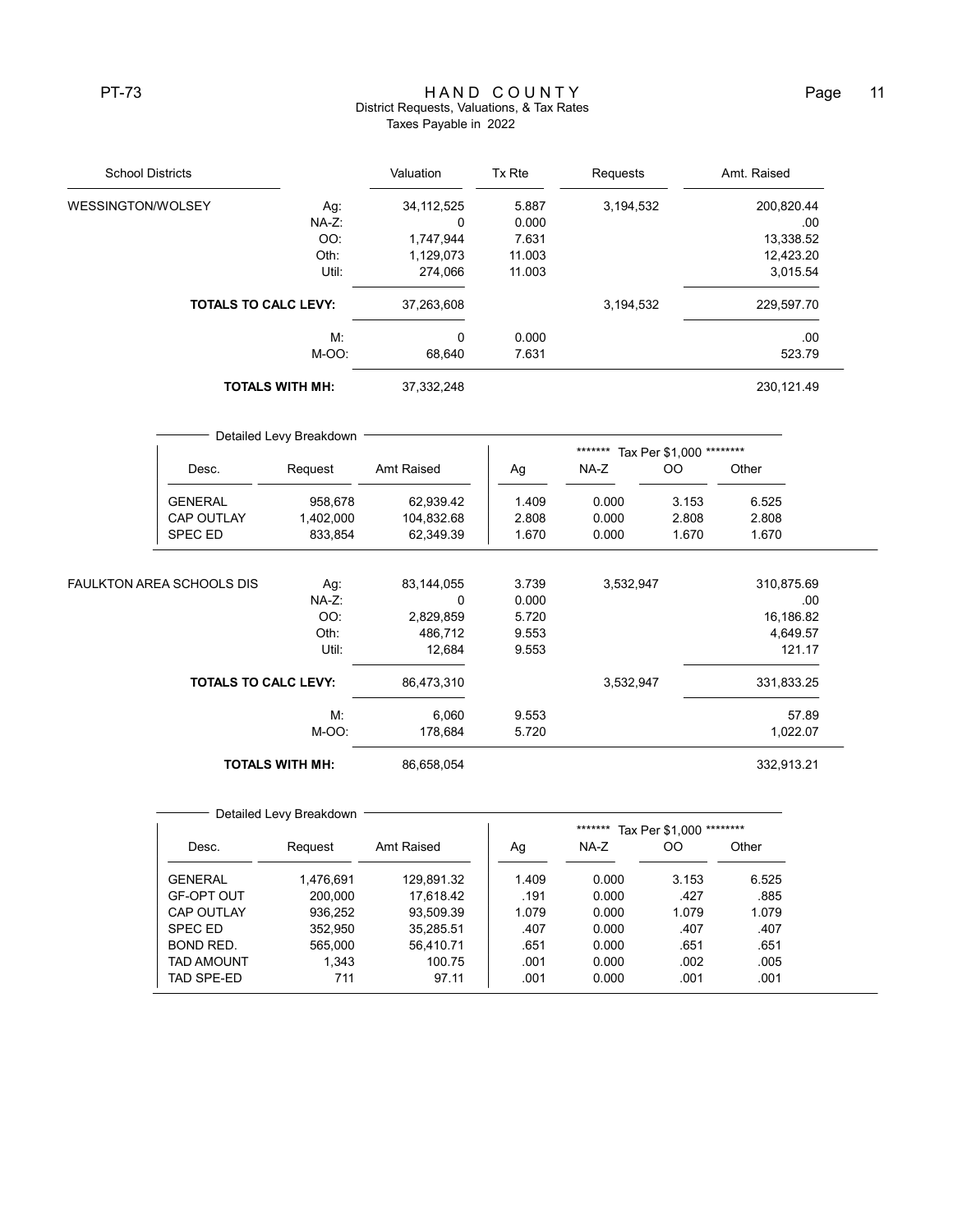## PT-73 MAND COUNTY PT-73 Page 12 District Requests, Valuations, & Tax Rates Taxes Payable in 2022

| <b>School Districts</b>     |                        | Valuation     | Tx Rte | Requests   | Amt. Raised  |
|-----------------------------|------------------------|---------------|--------|------------|--------------|
| MILLER SCHOOL DISTRICT      | Ag:                    | 1,122,904,275 | 3.883  | 20,754,066 | 4,360,237.67 |
|                             | $NA-Z$ :               | 0             | 0.000  |            | .00          |
|                             | OO:                    | 82,060,828    | 5.929  |            | 486,538.60   |
|                             | Oth:                   | 53,006,355    | 9.885  |            | 523,967.93   |
|                             | Util:                  | 1.449.231     | 9.885  |            | 14,325.64    |
| <b>TOTALS TO CALC LEVY:</b> |                        | 1,259,420,689 |        | 20,754,066 | 5,385,069.84 |
|                             | М.                     | 449.901       | 9.885  |            | 4,447.28     |
|                             | M-OO:                  | 2,057,881     | 5.929  |            | 12,201.21    |
|                             | <b>TOTALS WITH MH:</b> | 1,261,928,471 |        |            | 5,401,718.33 |

|          |                             | Detailed Levy Breakdown |               | *******<br>Tax Per \$1,000 ******** |           |               |            |  |
|----------|-----------------------------|-------------------------|---------------|-------------------------------------|-----------|---------------|------------|--|
|          | Desc.                       | Request                 | Amt Raised    | Ag                                  | NA-Z      | <sub>OO</sub> | Other      |  |
|          | <b>GENERAL</b>              | 17,516,643              | 2,205,822.65  | 1.409                               | 0.000     | 3.153         | 6.525      |  |
|          | <b>GF OPT-OUT</b>           | 385,000                 | 381,792.74    | .244                                | 0.000     | .546          | 1.130      |  |
|          | <b>CAP OUTLAY</b>           | 1,967,000               | 1,940,913.77  | 1.538                               | 0.000     | 1.538         | 1.538      |  |
|          | SPEC ED                     | 885,423                 | 873,189.17    | .692                                | 0.000     | .692          | .692       |  |
| REDFIELD |                             | Ag:                     | 100,785,262   | 7.212                               | 5,182,356 |               | 726,863.27 |  |
|          |                             | NA-Z:                   | 0             | 0.000                               |           |               | .00.       |  |
|          |                             | OO:                     | 2,193,724     | 8.956                               |           |               | 19,647.00  |  |
|          |                             | Oth:                    | 1,150,759     | 12.328                              |           |               | 14,186.57  |  |
|          |                             | Util:                   | 7,806         | 12.328                              |           |               | 96.23      |  |
|          | <b>TOTALS TO CALC LEVY:</b> |                         | 104, 137, 551 |                                     | 5,182,356 |               | 760,793.07 |  |
|          |                             | М.                      | $\Omega$      | 0.000                               |           |               | .00.       |  |
|          |                             | M-OO:                   | 93,934        | 8.956                               |           |               | 841.27     |  |
|          |                             | <b>TOTALS WITH MH:</b>  | 104,231,485   |                                     |           |               | 761,634.34 |  |

Detailed Levy Breakdown \*\*\*\*\*\*\*\* Tax Per \$1,000 \*\*\*\*\*\*\*\* Desc. Request Amt Raised | Ag NA-Z OO Other GENERAL 1,564,476 156,728.31 1.409 0.000 3.153 6.525 CAP OUTLAY 1,577,309 263,702.36 2.530 0.000 2.530 2.530 SPEC ED 1,041,021 174,097.87 1.670 0.000 1.670 1.670 BOND RED. 999,550 167,105.80 1.603 0.000 1.603 1.603